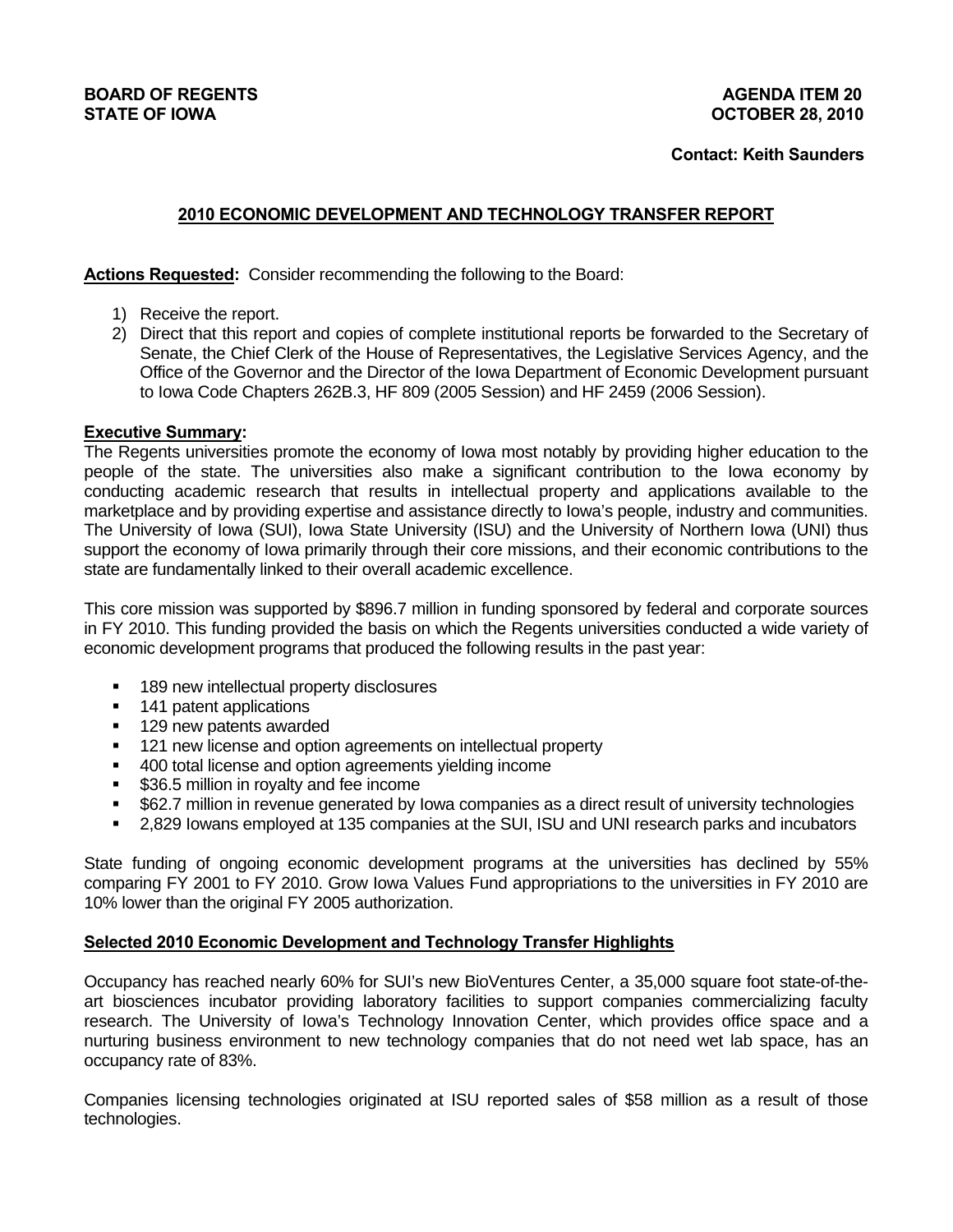UNI's three incubator/accelerator programs and MyEntreNet helped start or expand 179 ventures, creating 263 jobs.

The SUI Research Park reports 2,010 employees living in 100 communities in 29 Iowa counties with an annual payroll of nearly \$100 million, generating \$5.7 million in state income taxes.

Companies receiving technical assistance from ISU's Institute for Physical Research and Technology reported that over the last five years, \$11.6 million in increased sales, increased investments or reduced operating costs as a result of the assistance. The companies also estimated over thirty jobs were created or retained each year from 2005-2009, with 14 jobs retained or created from projects surveyed in the past year when many employers were cutting jobs.

More than 1,100 entrepreneurs attended one or more of UNI's webinars or entrepreneurial workshops.

The SUI John Pappajohn Entrepreneurial Center was again rated as one of the Top 25 programs in the nation by *Entrepreneur* magazine.

In FY 2010, 1,161 businesses from 97 counties in the state received assistance from ISU's Center for Industrial Research and Service and reported 5,254 jobs created or retained, \$261 million in sales gained or retained, and \$20 million in costs avoided.

UNI's MyEntreNet program now lists more than 6,500 actively engaged users across the state.

2,782 clients in 99 counties received 14,306 hours of business counseling from the Small Business Development Centers. They also conducted 313 training workshops in which 3,827 individuals participated

UNI involved 208 faculty members and nearly 2,100 students in the delivery of its services to Iowa businesses and communities.

#### **Engagement**

Many organizational units at the Regents universities are engaged with Iowa's people, industry and communities for the promotion of the state's economic development. Key economic development efforts include: research, intellectual property development and technology transfer, business incubation and acceleration, direct technical assistance to local and regional economic development groups, technical assistance and counseling to businesses, market research for Iowa companies and attracting and retaining businesses in the state. These activities are also highly coordinated with the economic development efforts of the Governor, the Iowa General Assembly and state agencies including the Iowa Department of Economic Development.

## **State Funding for Economic Development and Technology Transfer**

State funding in FY2010 was provided in three primary economic development program areas:

#### 1. Ongoing Economic Development and Technology Transfer Programs: FY 2010 \$3.18 million

In FY 2010, the state provided \$3.18 million for several ongoing programs which include the research parks at SUI and ISU, the Institute for Physical Research and Technology, the Small Business Development Centers, the Institute for Decision Making, the Metal Casting Center and the Center for Advanced Drug Development. For FY 2011, state support of the Small Business Development Centers was increased by \$100,000 to expand their outreach and state support for the MyEntreNet program at UNI was increased by \$125,000 to expand its reach across Iowa. Total state support for these programs now stands at \$3.41 million for FY 2011. This is a decline of 55% below the \$7.63 million provided in FY 2001.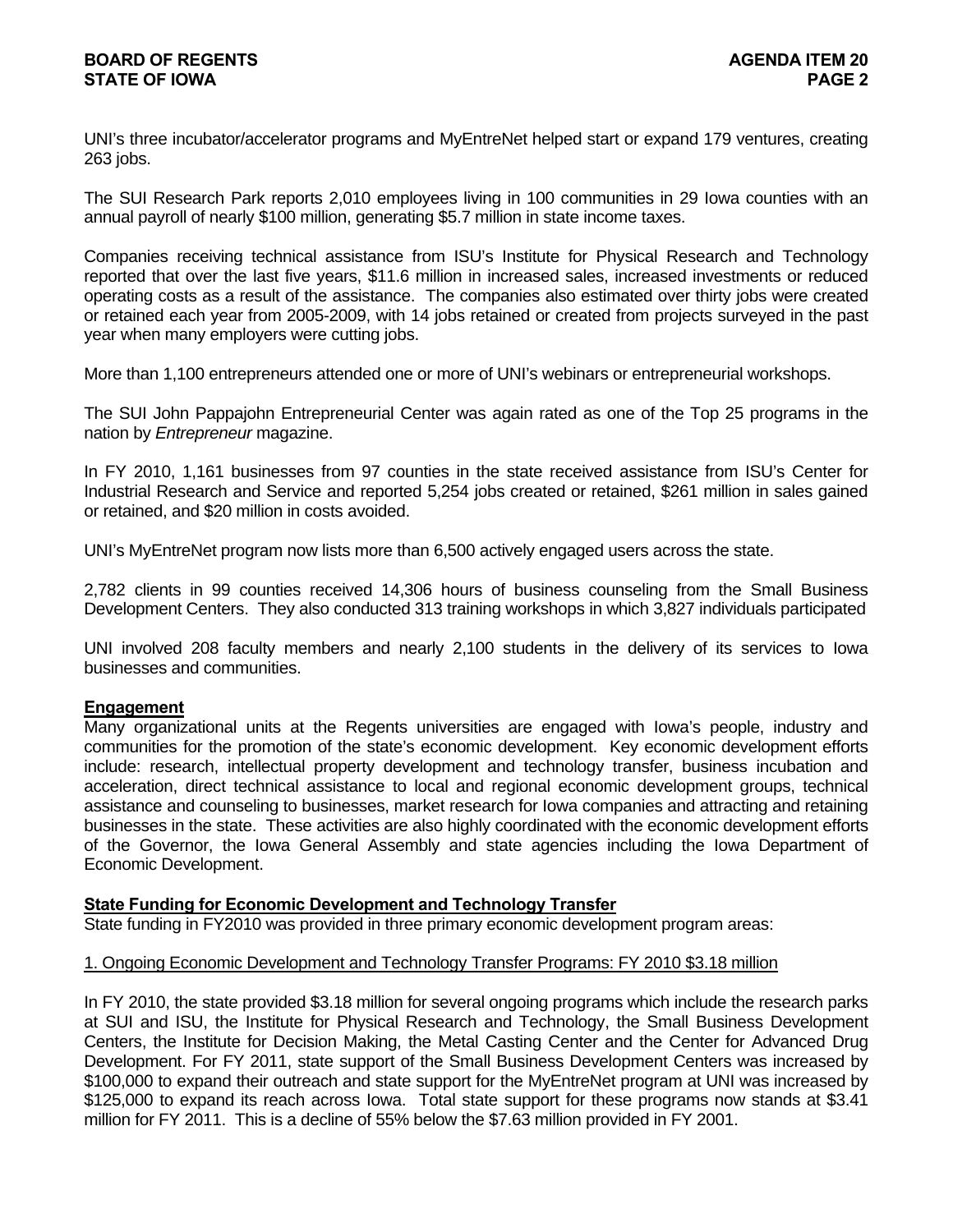# **BOARD OF REGENTS AGENUS AGENERATION CONTROL STATE OF IOWA** PAGE 3

## 2. Grow Iowa Values Fund (GIVF): FY 2010 \$4.5 million

In FY 2005, the General Assembly authorized a ten-year annual appropriation of \$5 million under the GIVF to the Regents universities for purposes of supporting the human and physical infrastructure needed to effectively develop and transfer technology discoveries and to fund development projects involving existing companies and start ups.

Many of the GIVF-funded projects involve multi-year research and development efforts with private companies. A number of projects funded in earlier years are now being completed and are demonstrating a significant impact on job and wealth creation. For example, 18 startup companies whose projects received GIVF funding through ISU in FY 2006 and FY 2007 report \$26.3 million in new investment and cost savings and \$12.8 million in sales increases. That compares to a total of \$3.6 million in GIVF funds invested by ISU in FY 2006 and FY 2007.

For FY 2010 the General Assembly approved \$4.5 million in GIVF funding, of which \$4.32 million was allocated for the three universities and \$180,000 was allocated for projects submitted by Iowa's independent colleges and universities. The FY 2011 GIVF appropriation was reduced again to \$3.8 million. The Board of Regents approved the universities' FY 2011 proposals at the August, 2010 board meeting. The universities and companies involved in GIVF projects have identified \$3.8 million in matching funds for the projects. Examples of projects included:

- \$300,000 to support new company formation and faculty education programs through the University of Iowa Research Foundation with the goal of increasing research that can be commercialized. This new component in faculty education will provide support for all stages of new company formation, from conceptualization at the laboratory though legal entity formation to first equity investment.
- \$99,883 to evaluate and test an improved, patented form of delivering a dietary supplement called HMB (B-hydroxy-B-methylbutyrate) which researchers say diminishes muscle damage and inflammation resulting from exercise stress. The company partner, Metabolic Technologies, Inc. of the ISU Research Park, has already been successful in marketing a form of HMB as a medical nutritional supplement used in wound-healing products such as Juven marketed nationally by Abbott Nutritional Laboratories. The company projects that sales in the larger nutrition supplement market could reach \$20 million to \$30 million within five years supporting 10 to 20 full time jobs. The company has committed to \$85,785 in cash and in-kind matching funds; ISU will provide an additional \$45,748 in cost share.
- \$160,000 for the National Ag-Based Lubricants (NABL) Center to provide support for the growth of the state's bio-based products industry. In the past year, NABL has moved into the Cedar Valley Tech Works (CVTW) as the anchor tenant. From this location NABL is ideally positioned to offer assistance in bio-based product development and bio-lubricant testing to encourage further development of the State's bio-lubricants industry. NABL has also partnered with AMTek Inc., a locally-owned company in Cedar Rapids, Iowa to develop a microwave-based bio-grease production plant.

## Private College Grant Program

Of the \$4.5 million in FY 2010 GIVF funding, \$180,000 was awarded by the Board of Regents at the February 2010 meeting to three independent universities and colleges for economic development and technology transfer projects. The three projects include \$182,552 in matching funds.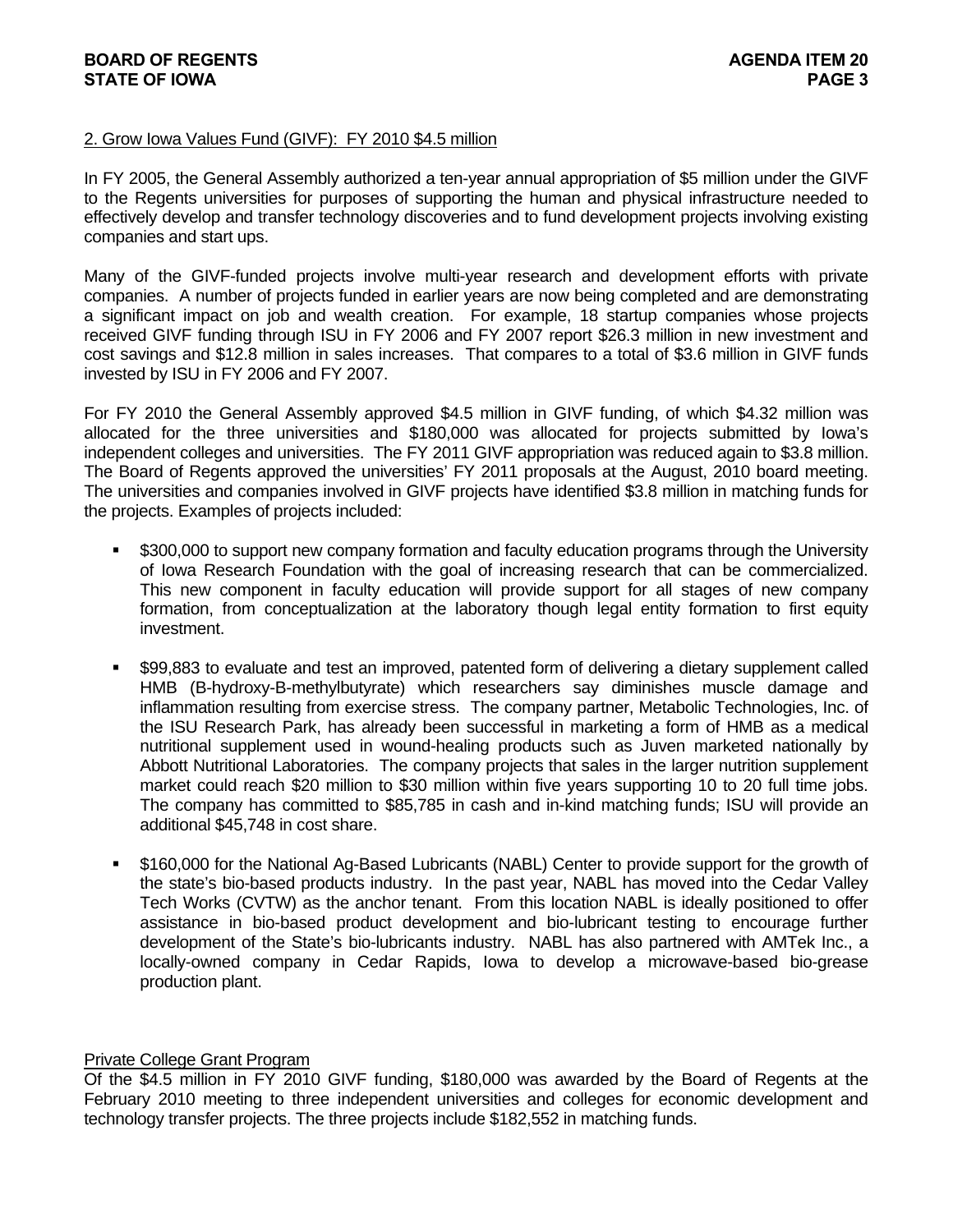- Luther College received \$40,000 for a proposal to conduct further research into the use of cyclodextrins as a new and potentially less expensive method of detecting furans, diozanes and polychlorinated biphenyls which can pollute water systems. Researchers hope to show that a low-cost, effective detection method could be commercialized and, once proven, could be expanded to detect other forms of chemical pollutants. Researchers intend to share the results of the project with environmental regulatory agencies.
- Clarke College received \$84,721 for a proposal to continue work previously granted GIVF funding that created a web-based analysis library and software tool/portal for clinicians and medical researchers gathering HIV data. The project is a collaboration among faculty at Clarke, UIHC, the University of Wisconsin Hospitals and Clinics, Stanford University School of Medicine and physicians at Dubuque Internal Medicine. The additional funding will allow Clarke to use the software, hardware and research tools developed to design and implement an Iowa clinical ontology in collaboration with a Dubuque clinician. The ontology will enable patients and clinicians to obtain statistical analysis related to patient health conditions by taking advantage of electronic medical records. The researchers believe the proposal will enhance the development of health informatics services in Iowa and plan to license the software product. The researchers propose to work with the Small Business Administration to develop a strategy promoting a medical informatics center in Iowa.
- Upper Iowa University received \$55,279 for a proposal to accelerate a business development program funded in part by the University's Upper Iowa Business Development (UIBD) grant program. The UIBD is a \$570,000 endowment created in 2007. The program supports economic development initiatives including a grant program for entrepreneurs interested in starting or expanding a business in Fayette, Iowa. Local business applicants are evaluated based on their business plan, growth potential, impact on job creation, and sales and taxes generated. Applicants are provided business development assistance and entrepreneurship mentoring through the University's e-Center and are advised about other sources of funding or tax credits. Funding provided the applicants may be used for research and development or commercialization of a product, marketing or advertising or construction and renovation expenses. Applicants are evaluated by a UIBD Grant Advisory Committee which includes representatives of local and regional economic development organizations. Applicants are required to provide a minimum of 20% cash match.

The Board will review FY 2011 proposals from private colleges at the December 2010 meeting. A total of \$152,000 will be available for these projects.

#### 3. Battelle Economic Development Appropriations:

The Iowa General Assembly authorized \$20 million in FY 2007 funding to the Regents universities for economic development activities in three key platform areas of biosciences, advanced manufacturing and information technology. Of the total, \$5 million was designated to be used for endowed chairs and faculty salaries, \$6.8 million for related physical infrastructure and \$8.2 million for general support of projects in the key platform areas. The Board of Regents approved the universities' proposals in September of 2006. The universities provide regular progress reports on the Battelle-funded projects at Regents board meetings. No new Battelle funding has been provided by the Iowa legislature since the 2006 Session.

Nearly all of the projects include matching funding, either from businesses, the universities or federal agencies, even though matching funding for platform projects is not required by the legislation. The platform funding provided funding for 23 projects with research participation or investment by more than 40 companies and entrepreneurs to create new products and technology services. The aggregate amount of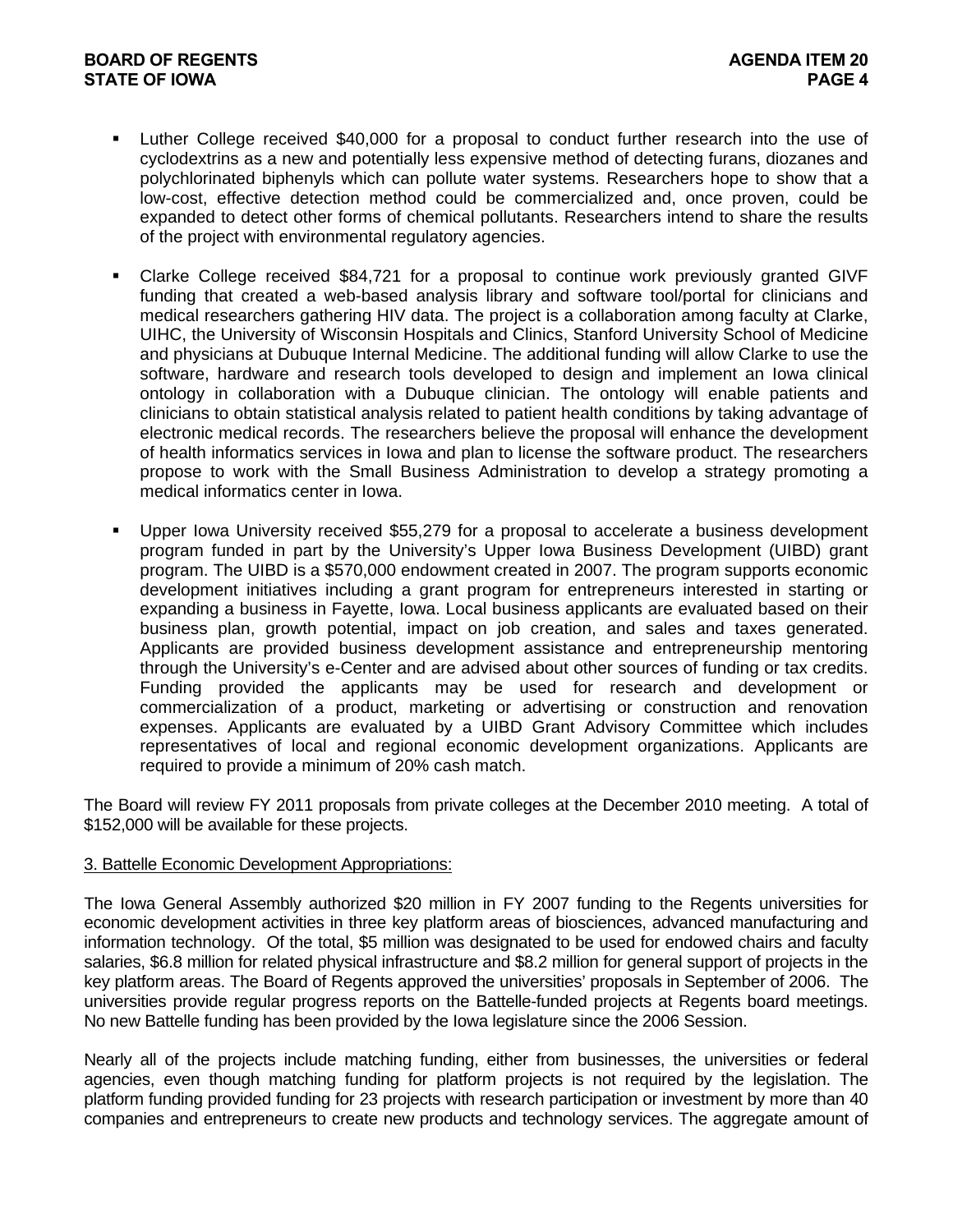# **BOARD OF REGENTS AGENTS** AGENERATION OF REGENERAL AGENERATION OF REGENERAL AGENERATION OF REGENERAL AGENERATION OF  $\mathbf{A}$ **STATE OF IOWA** PAGE 5

industry/university/federal matching funding for all three universities was \$49.5 million, resulting in a better than 5 to 1 matching ratio with the \$8.2 million in Battelle platform funding provided.

Many of the projects funded are multi-year initiatives at various stages of development or completion. Highlights of the success achieved with the Battelle funding include:

- Battelle funds used to create an endowed chair at SUI were instrumental in retaining a key faculty member who has since obtained \$15 million in federal research funding for research in macular degeneration and has created a company which has obtained \$37 million in venture capital investment.
- Private fundraising has now been completed for all four new endowed chairs at ISU. The new chairs created include two in veterinary medicine, one in engineering and one in biorenewable energy science and technology.
- A UNI project involves development of advanced technology to replace heavy castings with high performance titanium castings. The resulting technology is available to the Rock Island Arsenal and is available for licensing by commercial firms throughout the Midwest.
- Battelle funds were used to attract a professor to the University of Iowa who is internationally known for his research in neurology of the inner ear and joins the world class research group at the UI Cochlear Implant Clinical Research Center.
- **Battelle funds were used to foster the continued growth of the Nutrition and Wellness Research** Center (NWRC) at ISU. The NWRC is working to engage interdisciplinary research teams to pursue integrated lines of research related to nutrition, physical activity and other health and wellness issues including obesity.
- A collaborative project between UNI's Metal Casting Center and ISU is in the process of developing advanced manufacturing methods for lightweight steels for use in the wind energy generation industry.

## **Full Reports Available**

The full annual reports from the universities are available at the Board of Regents website and will be provided to the General Assembly, the Governor's Office, the Legislative Services Agency and the Iowa Department of Economic Development.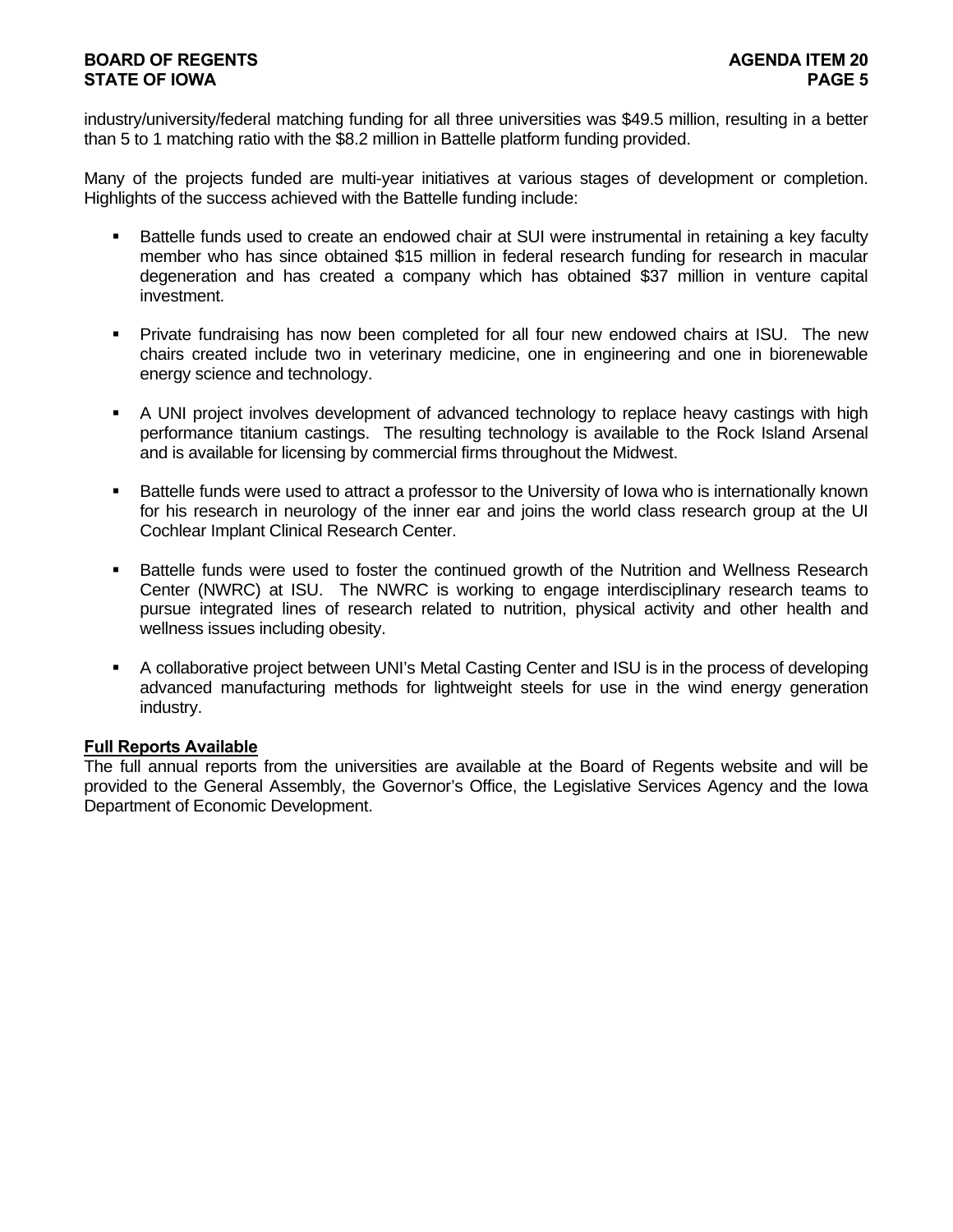# **BOARD OF REGENTS STATE OF IOWA**

| Table 1: Intellectual Property, Technology Transfer, and External Support FY2008-2010                                 |                |                   |                  |                          |                  |                   |                  |                          |                 |                   |                  |                          |  |
|-----------------------------------------------------------------------------------------------------------------------|----------------|-------------------|------------------|--------------------------|------------------|-------------------|------------------|--------------------------|-----------------|-------------------|------------------|--------------------------|--|
|                                                                                                                       | FY 2008        |                   |                  |                          |                  |                   | FY 2009          |                          | FY 2010         |                   |                  |                          |  |
| <b>Indicators</b>                                                                                                     | <b>ISU</b>     | <b>SUI</b>        | <b>UNI</b>       | Regents<br><b>Totals</b> | <b>ISU</b>       | <b>SUI</b>        | <b>UNI</b>       | Regents<br><b>Totals</b> | <b>ISU</b>      | <b>SUI</b>        | <b>UNI</b>       | Regents<br><b>Totals</b> |  |
| 1. Number of disclosures of<br>intellectual property                                                                  | 87             | 68                | 16               | 171                      | 95               | 70                | 12               | 177                      | 111             | 70                | 8                | 189                      |  |
| 2. Number<br>$\sigma$<br>patent<br>applications filed                                                                 | 53             | 109               | 8                | 170                      | 40               | 128               | 6                | 174                      | 26              | 107               | 8                | 141                      |  |
| 3. Number<br>$\sigma$<br>patents<br>awarded                                                                           | 27             | 65                | 5                | 97                       | 23               | 116               | 4                | 143                      | 29              | 97                | $\mathfrak{Z}$   | 129                      |  |
| 4. Number of license and<br>agreements<br>option<br>executed on institutional<br>intellectual<br>property in<br>total | 62             | 22                | 4                | 88                       | 84               | 18                | 3                | 95                       | 97              | 21                | $\mathfrak{Z}$   | 121                      |  |
| 5. Number of license and<br>option<br>agreements<br>executed on institutional<br>intellectual<br>property in<br>lowa  | 13             | $\overline{4}$    | 4                | 21                       | 32               | $\overline{2}$    | $\mathfrak{Z}$   | 37                       | 32              | 6                 | $\overline{2}$   | 41                       |  |
| 6. Number of license and<br>option<br>agreements<br>yielding income                                                   | 250            | 143               | 12               | 405                      | 121              | 135               | 13               | 269                      | 260             | 129               | 11               | 400                      |  |
| 7. Revenue<br>$10$<br>lowa<br>companies as a result of<br>licensed technology <sup>1</sup>                            | \$84 million   | \$1.23<br>million | \$3.8<br>million | \$89 million             | \$103<br>million | \$1.71<br>million | \$3.2<br>million | \$107.9<br>million       | \$58<br>million | \$2.03<br>million | \$2.7<br>million | \$62.7<br>million        |  |
| $\overline{of}$<br>8. Number<br>startup<br>companies formed, in<br>total (through licensing<br>activities)            | $\overline{2}$ | $\overline{2}$    |                  | $\overline{4}$           | 1                | $\overline{2}$    |                  | 3                        |                 | $\mathfrak{Z}$    |                  | 75                       |  |
| $\overline{of}$<br>startup<br>9. Number<br>companies formed, in<br>lowa (through licensing<br>activities)             | $\overline{2}$ | $\overline{2}$    |                  | 4                        | 1                | $\overline{2}$    |                  | $\mathfrak{Z}$           |                 | 3                 |                  | 75                       |  |
| 10. Number of start up<br>formed<br>companies<br>through<br><b>UNI</b><br>MyEntrenet/Incubator                        |                |                   | 59               | 59                       |                  |                   | 74               | 74                       |                 |                   | 72               | 30                       |  |
| 11. Number of companies in<br>research park/incubators                                                                | 71             | 51                | 17               | 139                      | 62               | 50                | 34               | 146                      | 59              | 46                | 30 <sup>°</sup>  | 135                      |  |